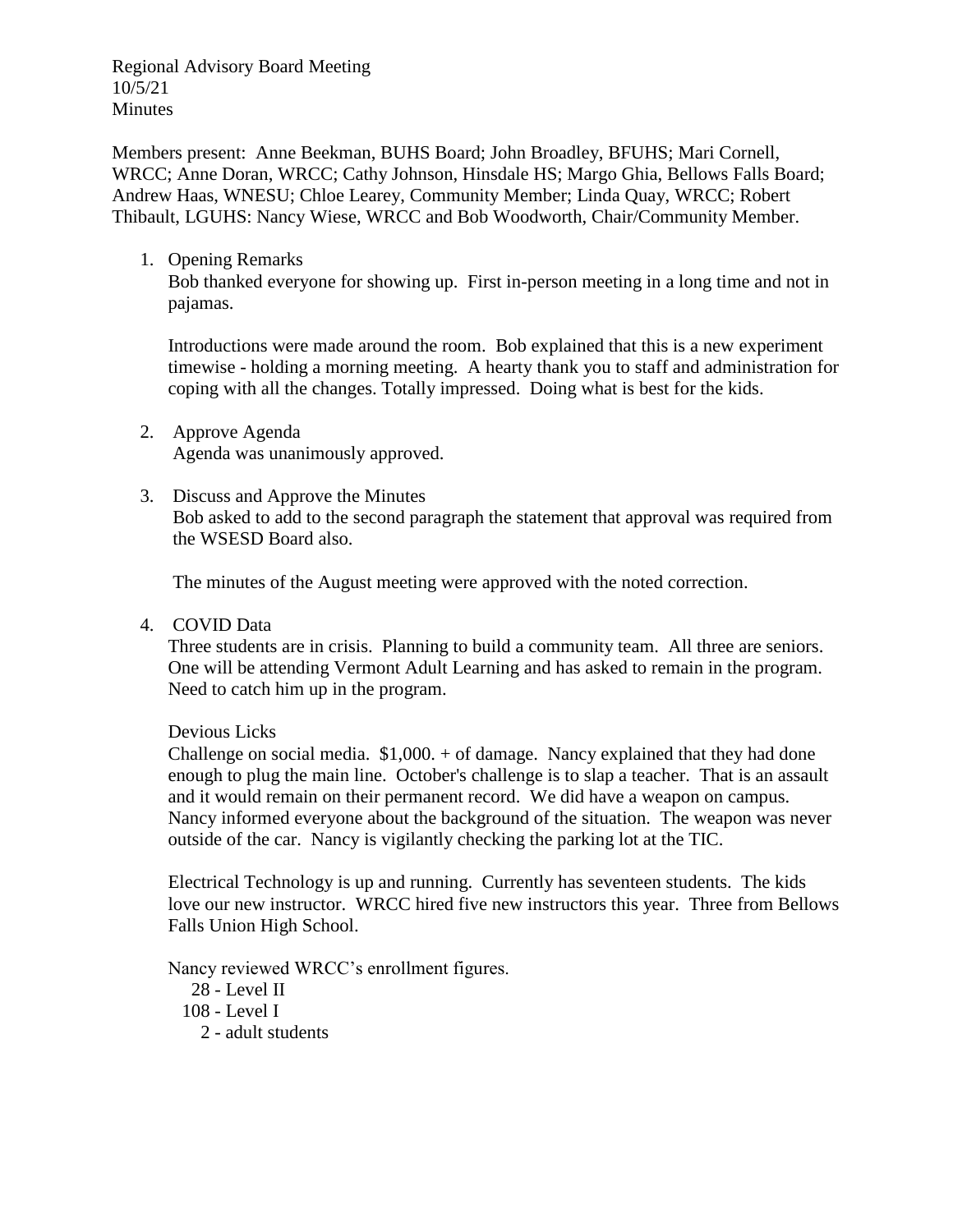Regional Advisory Board Mtg. Minutes - 10/5/21 Page Two

Chloe Learey asked what would be the ideal number. Nancy replied that she would like to work up to over 200 students. Anne added that the capacity for each program is about sixteen. Will always face lower numbers in our Level II sections. We can help students gain certifications through IRC's and co-op opportunities. Nancy mentioned a great meeting she had with SEON creating a program to get students into construction. Electrical is on their way toward that direction. Funding through the state COVID money. No one community is funding the whole bill.

We have to test kids twice a year in Math and English. Designed the schedule so Math and English instructors can push into the programs. If you score 5 or above, you do not have to test again. Students receive an IRC and earn two elective credits that can be used for college placement. Margo asked if both Level I and Level II take the test. Yes. Nancy said students take it at the beginning and end of Level I and beginning of Level II to access learning gaps and design curriculum to address this.

## 7. Budget Overview and Discussion

Nancy informed everyone that the budget was down last year. Nancy used the money from the removal of the performing arts program to start up the new Electrical Technology program this year. WRCC needs to replace some of the vehicles. Will be a process over a period of time. Nancy feels that there should be good deals in the future. Bob asked what the budget timing and process looked like. Nancy said the process starts next week. Assess local needs for Perkins grant. Nancy explained that there is a huge push at the community level for construction, electrical and plumbing work. These areas meet the high wage requirements for this area. Anne asked about transportation for sending school visits. Nancy replied that she has built it in the marketing area of the budget. We can also partner with BDCC. Chloe asked why is the budget lower even though we added Electrical. Nancy explained that the electronics piece was dropped. The Electrical Technology advisory board will come in and interview for jobs. Nancy added that what is not sustainable is that Early Childhood is not affordable. We need to pay teachers more. Chloe also added that the day cares are an emotional foundation. They have discussed clinical consultation. Doesn't come up that way in other trades programs. This is an area that should be looked at.

Andy Haas asked for a breakdown from each district. Anne stated that sending school enrollment is very low. Bob added that we should be doing what is best for the kids and not chasing the money. It seems like we are penalizing the sending schools. Nancy explained that Technical Directors are working hard to battle this in the legislature. Anne added that Bellows Falls students can choose between the two centers. Our Automotive program is unique. John Broadley said that he sees students driving in this direction.

Nancy asked why have we become so college driven. Nancy shared the history that during the Vietnam War, you either went to college or you were drafted. Less people